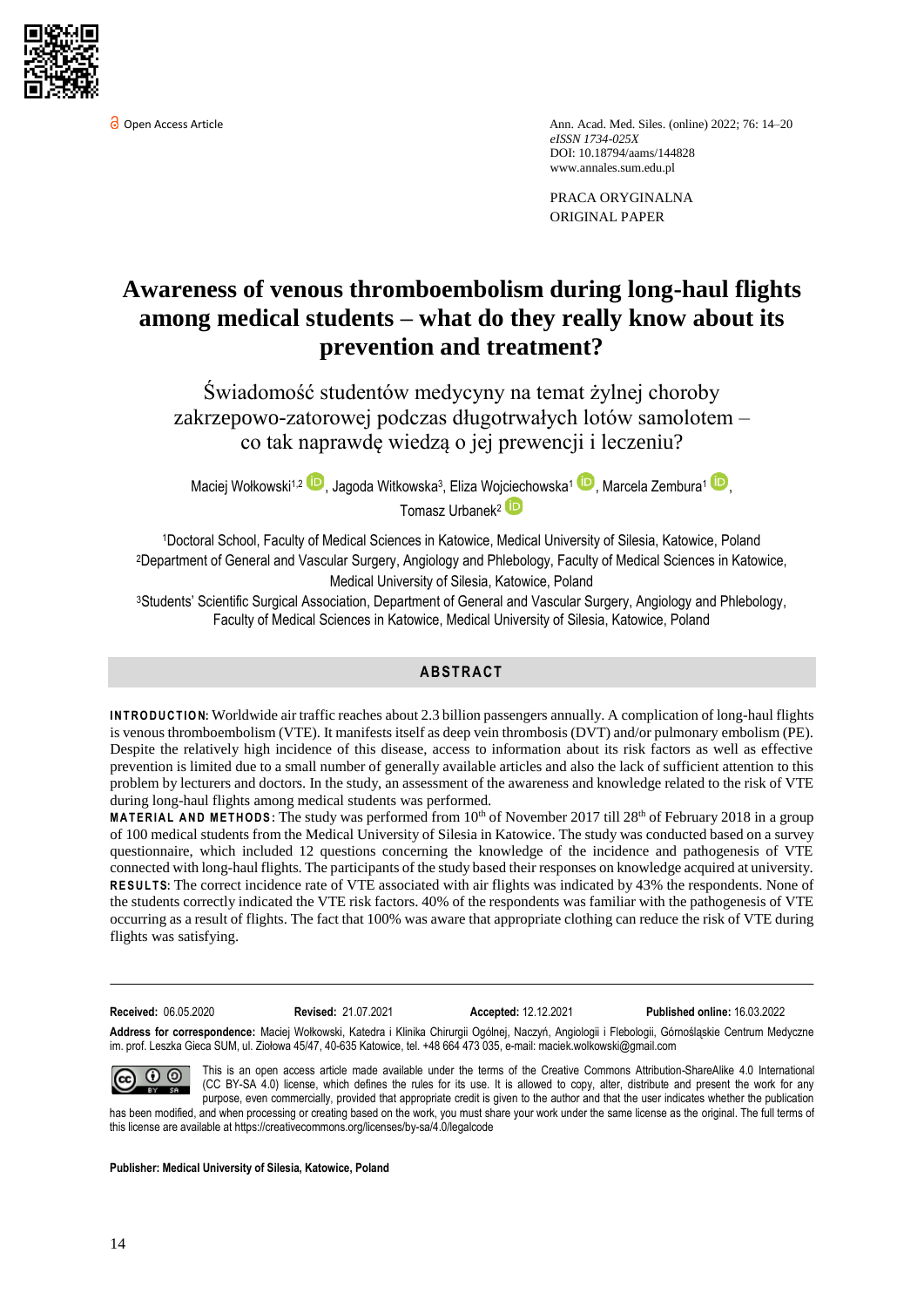**CONCLUSIONS:** The survey results show a low level of knowledge as well as awareness of the risk of VTE during flights in the population of the medical university students. The results of the survey should be included in the planning of the scope of classes in medical studies on the problems of VTE.

#### **KEY WORDS**

venous thromboembolism, deep vein thrombosis, pulmonary embolism

## **STRESZCZENIE**

**W S T ĘP:** Ogólnoświatowy ruch samolotowy osiąga rocznie liczbę 2,3 miliarda pasażerów. Powikłaniem długich lotów samolotem jest żylna choroba zakrzepowo-zatorowa (*venous thromboembolism* – VTE). Obejmuje ona zakrzepicę żył głębokich (*deep vein thrombosis* – DVT) i zatorowość płucną (*pulmonary embolism* – PE). Pomimo stosunkowo dużej częstości występowania tej choroby dostęp do informacji na temat czynników ryzyka oraz prewencji VTE jest ograniczony, co może wynikać ze zbyt małej liczby ogólnodostępnych artykułów dotyczących problemu, jak również z niedostatecznej uwagi poświęcanej tej jednostce chorobowej przez wykładowców i lekarzy. W pracy podjęto próbę oceny świadomości i wiedzy studentów medycyny na temat powikłań zakrzepowych związanych z długotrwałymi lotami samolotem.

**M A T E R I A Ł I M E T O D Y :** Badanie przeprowadzono między 10 listopada 2017 r. a 28 lutego 2018 r. w grupie 100 studentów medycyny Śląskiego Uniwersytetu Medycznego w Katowicach. Do badania wykorzystano kwestionariusz ankiety, który zawierał 12 pytań dotyczących wiedzy na temat występowania i patogenezy VTE związanej z długotrwałymi lotami samolotem. Uczestnicy badania opierali swoje odpowiedzi na wiedzy zdobytej podczas nauki na uniwersytecie.

**W Y N I KI:** Prawidłowo częstość występowania VTE związanej z lotami samolotem wskazało 43% ankietowanych. Żaden ze studentów nie wskazał poprawnie czynników ryzyka VTE. Spośród badanych 40% znało patogenezę VTE w wyniku długotrwałych lotów. Zadowalający jest fakt, że 100% ankietowanych wiedziało, że odpowiedni ubiór może redukować ryzyko VTE podczas lotów samolotem.

**W N I O S K I:** Ankieta wykazała niski poziom wiedzy, jak również świadomości studentów związanej z zagrożeniem VTE podczas lotów samolotem. Wyniki badania powinny zostać uwzględnione podczas planowania na studiach medycznych zajęć dotyczących problematyki VTE.

#### SŁOWA KLUCZOWE

żylna choroba zakrzepowo-zatorowa, zakrzepica żył głębokich, zatorowość płucna

## **INTRODUCTION**

Venous thromboembolism (VTE), which can manifest itself as a deep vein thrombosis (DVT) and/or pulmonary embolism (PE) is an astonishing problem of contemporary medicine. Despite increasing knowledge in this area, VTE is one of the most underestimated medical issues of the 21st century. The estimated VTE incidence rate is 1–2/1000 people per year in the global population. In Poland, the estimated incidence of VTE is 5700 people annually [1]. Among different risk factors of VTE, one of the most crucial ones is immobilisation of the lower limbs, which is associated with a marked increased risk of VTE [2]. One of the relatively common situations in which DVT and PE may occur in an average patient with risk factors is long-haul flights. In this clinical scenario, the incidence of symptomatic PE is extremely low, but there is a substantial increase when the distance travelled is more than 5,000 miles (1.5 PE per million passengers) or the flight duration is more than 8 h (2.57 PE per million passengers) [3].

Despite the development of diagnostic methods, most cases of DVT remain unrecognized. It applies to both proximal DVT (popliteal vein, femoral vein, iliac vein and inferior vena cava), which is diagnosed only in around 50% of affected patients and distal DVT (below the knee) which is diagnosed in up to 20% of patients only [4]. It is essential to be aware of the epidemiology, symptoms and risk factors of the disease and proper antithrombotic management regarding prevention. Among the DVT prophylaxis used in this clinical scenario, aggressive mobilization, the use of the medical compression socks as well as (if required) pharmacological thromboprophylaxis by means of low molecular weight heparin should be mentioned [5].

Venous thromboembolism is one of the most underrated diseases both by patients and medical staff because of the prevailing lack of symptoms, non- -specific symptoms and inadequate awareness of this issue. It is reasonable to increase awareness about the occurrence of VTE among patients as well [6,7,8]. It is recommended that airlines become more proactive in educating passengers concerning the danger of VTE and in promoting passenger activity that can reduce risk [9]. Airlines should also work to avoid cramped seating conditions (seat size and pitch) that contribute to prolonged immobility [9]. Increased long-haul air traffic and an aging population suggest that travel-related VTE may present a growing healthcare threat [9].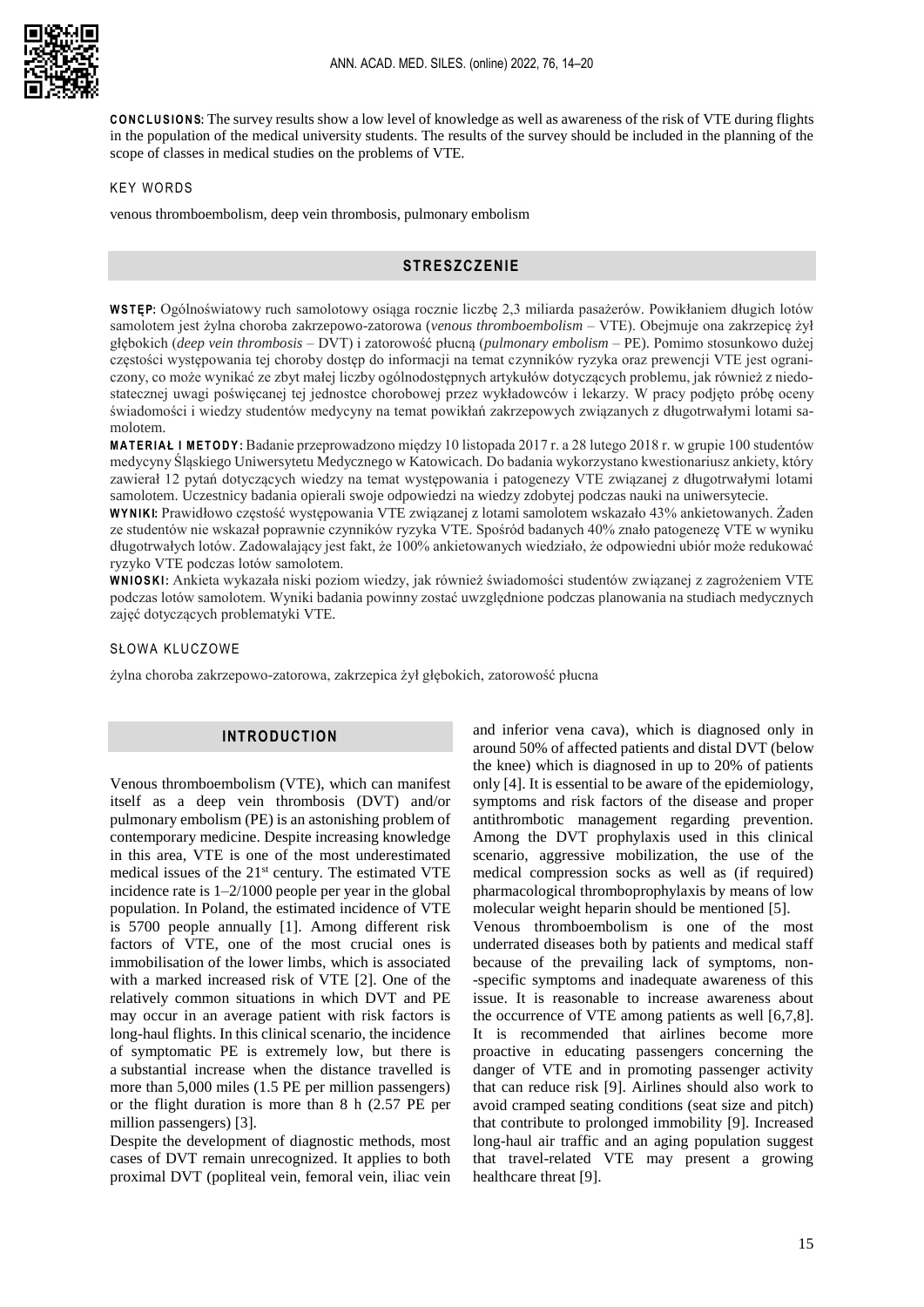

Education equally about the prevalence, consequences, prophylaxis possibilities and treatment of VTE is part of the curriculum of medical faculties at medical universities in Poland [10]. The task of future doctors is to acquire knowledge about the pathophysiological basis, as well as proper procedures in a group of predisposed patients [10]. In this study, an attempt was made to assess the awareness of medical students about the occurrence of VTE during long-haul flights.

## **MATERIAL AND METHODS**

The study was performed in a group of 100 fourth- -year medical students from the Medical University of Silesia in Katowice. The study was conducted based on a survey questionnaire, which included 12 questions concerning the knowledge of the incidence and pathogenesis of VTE connected with long-haul flights (Table I). In the questionnaire, questions regarding prevention and the risk factors dedicated to this group of patients were asked. Moreover, there were questions aiming to assess the students' problem-solving skills concerning particular clinical cases. The respondents based their answers on the knowledge acquired at the university during their studies. The survey was anonymous and it was conducted from  $10<sup>th</sup>$  of November 2017 till 28<sup>th</sup> of February 2018. The authors aimed to make the research tool clear and to provide an appropriate number of categorized questions: single- -answer, multiple-choice and open-ended questions. The results of the study were expressed as totals and percentages.

**Table I.** Questions in questionnaire regarding knowledge of incidence and pathogenesis of venous thromboembolism (VTE) among medical students

**Tabela I.** Ankieta dotycząca wiedzy studentów medycyny na temat częstości występowania i patogenezy żylnej choroby zakrzepowo-zatorowej (VTE)

| 1. Year of study:                                                                                                                                                                                                                             |                                                                  |                              |                         |                                                                      |                                                         |                  |                               |                    |                  |
|-----------------------------------------------------------------------------------------------------------------------------------------------------------------------------------------------------------------------------------------------|------------------------------------------------------------------|------------------------------|-------------------------|----------------------------------------------------------------------|---------------------------------------------------------|------------------|-------------------------------|--------------------|------------------|
| 2. Has any member of your family over 40 years of age ever taken a long-haul flight (more than 8 h)?                                                                                                                                          |                                                                  |                              |                         |                                                                      |                                                         |                  |                               |                    |                  |
| a) yes                                                                                                                                                                                                                                        |                                                                  |                              |                         | b) no                                                                |                                                         |                  |                               |                    |                  |
| 3. If you answered yes to Question 2, did this person experience VTE after the flight?                                                                                                                                                        |                                                                  |                              |                         |                                                                      |                                                         |                  |                               |                    |                  |
| a) yes                                                                                                                                                                                                                                        | b) no                                                            |                              |                         |                                                                      |                                                         |                  |                               |                    |                  |
| 4. Have you or anyone from your family used antithrombotic prophylaxis before a long-haul flight?                                                                                                                                             |                                                                  |                              |                         |                                                                      |                                                         |                  |                               |                    |                  |
| a) yes                                                                                                                                                                                                                                        | b) no                                                            |                              |                         |                                                                      |                                                         |                  |                               |                    |                  |
| 5. How many people taking long-haul air flights, not using antithrombotic prophylaxis can develop DVT?                                                                                                                                        |                                                                  |                              |                         |                                                                      |                                                         |                  |                               |                    |                  |
| a) up to 10%                                                                                                                                                                                                                                  | b) 15-20%                                                        |                              | c) 20-30%               | d) 30-40%                                                            |                                                         | e) more than 40% |                               |                    |                  |
| 6. The factors elevating the risk of developing VTE during long-haul flights are (choose all the correct answers):                                                                                                                            |                                                                  |                              |                         |                                                                      |                                                         |                  |                               |                    |                  |
| a) obesity                                                                                                                                                                                                                                    | b) pregnancy                                                     | c) taking oral contraception |                         | e) drinking alcohol<br>d) recent surgeries                           |                                                         |                  |                               | f) drinking coffee |                  |
| g) history of cancer                                                                                                                                                                                                                          | h) advanced age                                                  | i) thrombophilia             |                         |                                                                      | k) flight at low altitude<br>j) flight at high altitude |                  |                               |                    | I) all the above |
| 7. What kind of preventive measure for DVT would you recommend?                                                                                                                                                                               |                                                                  |                              |                         |                                                                      |                                                         |                  |                               |                    |                  |
| b) clothes compressing lower extremities and waist<br>a) clothes compressing the lower extremities,<br>loose around the waist                                                                                                                 |                                                                  |                              |                         | c) loose clothing, not compressing the lower<br>extremities or waist |                                                         |                  |                               |                    |                  |
| d) loose clothes, not compressing lower extremities, compressing waist                                                                                                                                                                        | e) the type of clothing does not matter in the prevention of VTE |                              |                         |                                                                      |                                                         |                  |                               |                    |                  |
| 8. What kind of preventive measures for DVT would you recommend? (choose all the correct answers):                                                                                                                                            |                                                                  |                              |                         |                                                                      |                                                         |                  |                               |                    |                  |
| a) drinking about 3 glasses of wine during the flight                                                                                                                                                                                         |                                                                  |                              |                         | b) drinking large amounts of water                                   |                                                         |                  |                               |                    |                  |
| c) drinking large amounts of caffeinated beverages                                                                                                                                                                                            | d) refraining from drinking alcohol                              |                              |                         |                                                                      |                                                         |                  |                               |                    |                  |
| 9. What kind of prevention (if any) would you recommend a healthy 23-year-old man travelling from Katowice to Rio de Janeiro (14 h of immobilization)?<br>(choose all the correct answers):                                                   |                                                                  |                              |                         |                                                                      |                                                         |                  |                               |                    |                  |
| a) comfortable clothes                                                                                                                                                                                                                        |                                                                  |                              |                         | b) clothes compressing lower extremities and waist                   |                                                         |                  |                               |                    |                  |
| c) drink alcohol                                                                                                                                                                                                                              |                                                                  |                              |                         | d) stretching exercises                                              |                                                         |                  |                               |                    |                  |
| 10. What kind of prevention (if any) would you recommend a 60-year-old man with BMI = 30 and varicose veins who plans to take an 8-hour flight?<br>(choose all the correct answers):                                                          |                                                                  |                              |                         |                                                                      |                                                         |                  |                               |                    |                  |
| a) compression socks<br>b) stretching exercises                                                                                                                                                                                               |                                                                  |                              |                         | c) comfortable, loose clothes<br>d) aspirin                          |                                                         |                  |                               | e) LMWH            |                  |
| 11. What kind of prevention (if any) would you recommend a 60-year-old man after a hip endoprosthesis implantation 4 months before the flight and<br>currently undergoing chemotherapy related to lymphoma? (choose all the correct answers): |                                                                  |                              |                         |                                                                      |                                                         |                  |                               |                    |                  |
| a) preventive dose of LMWH<br>b) compression socks                                                                                                                                                                                            |                                                                  |                              | c) stretching exercises |                                                                      |                                                         |                  | d) preventive dose of aspirin |                    |                  |
| 12. What is the crucial risk factor of DVT associated with long-haul flights?                                                                                                                                                                 |                                                                  |                              |                         |                                                                      |                                                         |                  |                               |                    |                  |
| a) flight at high altitude                                                                                                                                                                                                                    | b) immobilization                                                |                              |                         |                                                                      |                                                         |                  |                               |                    |                  |
| c) type of clothes passenger is wearing                                                                                                                                                                                                       |                                                                  |                              |                         | d) sleeping in sitting position                                      |                                                         |                  |                               |                    |                  |

VTE – venous thromboembolism; DVT – deep vein thrombosis; BMI – body mass index; LMWH – low-molecular-weight heparin.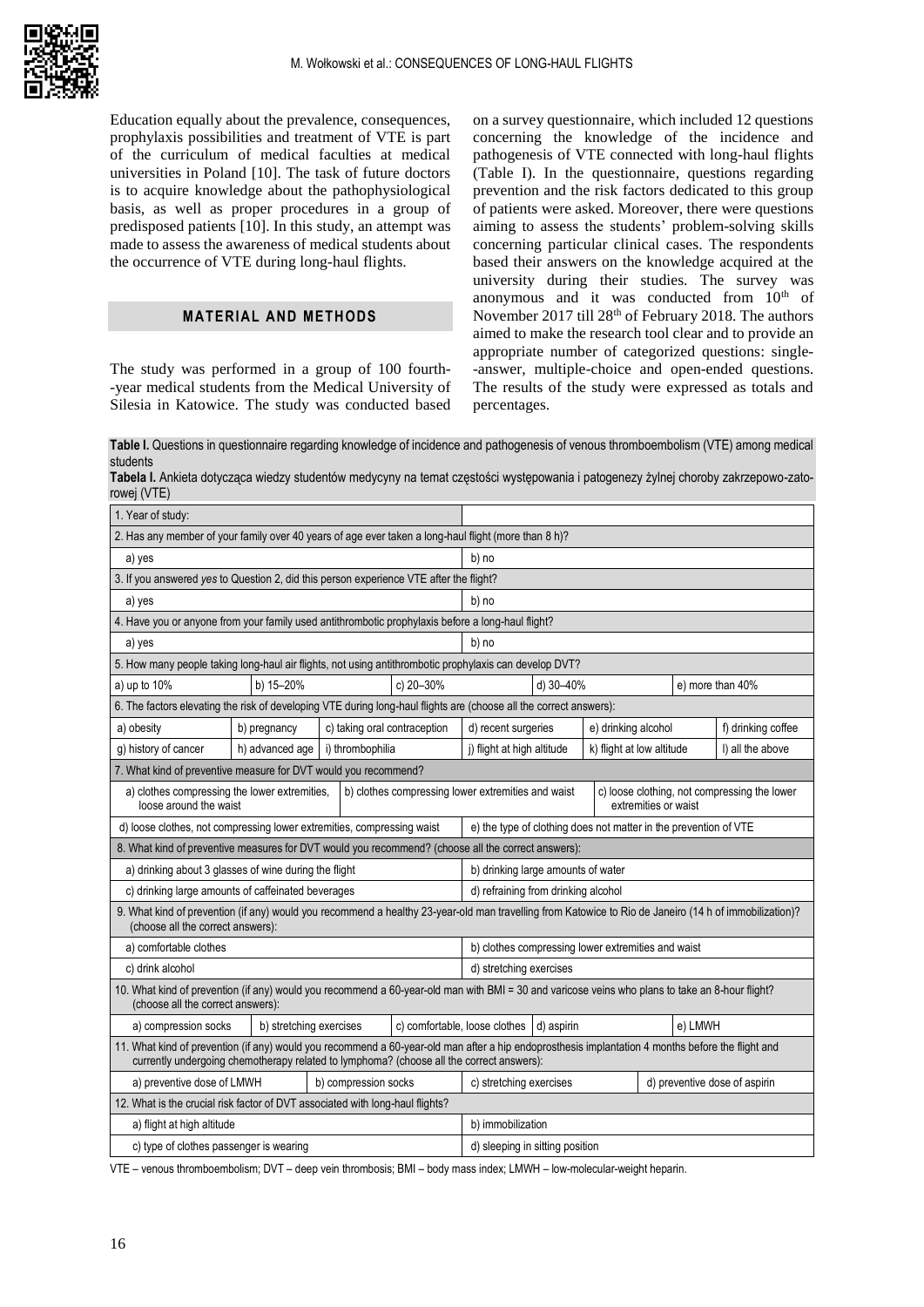## **RESULTS**

Almost half of the respondents (45%) answered that some of the members of their families over 40 years of age had taken a long-haul flight (lasting longer than 8 h) and none of them had an episode of VTE related to the flight. When asked about prevention, only 3% of the students pointed out that they or someone they knew used some preventive procedures. All of them indicated low-molecular-weight heparin (LMWH). 43% of the participants knew the probability of developing DVT during a long-haul flight without any prophylaxis. The next question assessed knowledge about the risk factors that increase the development of VTE during long-haul flights. Obesity was pointed out by 96% of the respondents, oral contraception was indicated by 85%, and 75% of the students knew that pregnancy is one of the significant risk factors. Other risk factors are old age, thrombophilia, recent surgeries, drinking alcohol or coffee, and cancer in the medical history, which were indicated by 55% of the students (Fig. 1).

It is surprising that 60% of the participants thought that flying at a high altitude is a risk factor compared to a flight at low altitude.

Almost all of the respondents (95%) knew that the clothes that we wear during the flight have an impact on the development of DVT. In terms of prevention, consuming large amounts of water and refraining from drinking alcohol are recommended, which

were indicated respectively by 85% and 29% of the participants (Fig. 2).

The next question was associated with a clinical case; "What kind of prevention (if any) would you recommend a healthy 23-year-old man travelling from Katowice to Rio de Janeiro (14 h of immobilization)?". The correct answers, which were comfortable clothes and stretching exercises, were indicated respectively by 80% and 42% of the students. In the next case question, a 60-year-old man with BMI = 30 and varicose veins was planning to take an 8-hour flight, was presented. 66% of the respondents would recommend compression socks as prevention, 54% stretching exercises, and 71% comfortable, loose clothes. The combination of these correct answers was indicated by 64% of the students. Respectively 35% and 33% of the students would recommend taking an aspirin and LMWH, but both of these answers were incorrect. The students were also asked about recommendations regarding VTE prevention for a 60-year-old man after a hip endoprosthesis implantation 4 months prior to the flight and who was also undergoing chemotherapy related to lymphoma. The right answers were: taking a preventive dose of LMWH – indicated by 57%, wearing compression socks (55%), stretching exercises (42%) and comfortable clothes (49%). In this case, 28% of the students would recommend an incorrect prophylaxis for  $DVT - a$  preventive dose of aspirin (Fig. 3).

Finally, over 90% of the respondents were aware that immobilisation is the crucial risk factor of DVT associated with a long-haul flight.



**Fig. 1.** Percentage of correct answers for particular risk factors of VTE.

**Ryc. 1.** Odsetek poprawnych odpowiedzi dotyczących poszczególnych czynników ryzyka VTE.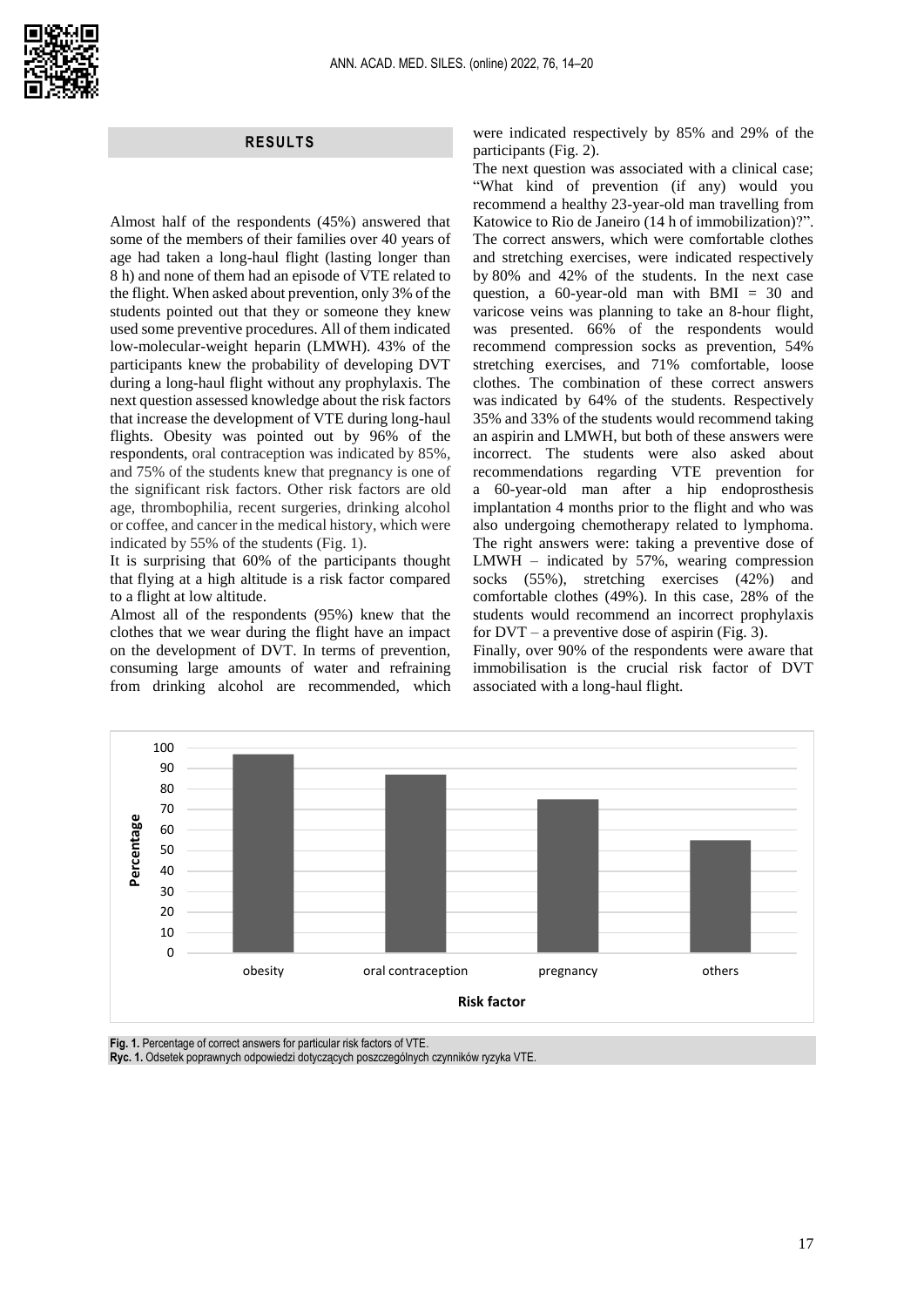







**Fig. 3.** Percentage of correct answers for methods of VTE prophylaxis during long-haul flight in patient undergoing chemotherapy. **Ryc. 3.** Odsetek poprawnych odpowiedzi dotyczących profilaktyki VTE podczas długotrwałych lotów samolotem u pacjenta poddawanego chemioterapii.

# **DISCUSSION**

The term "economy class syndrome" concerns to the prevalence of thrombotic events after long-distance air flights that mostly occur in passengers in the economy class of the aircraft and is rare, but still inevitable complication of long-distance air flights, especially in patients who have different intrinsic risk factors [11,12]. The tendency to affect even asymptomatic young people and the greater risk to fragment and spread to the pulmonary circulation are the main aspects of DVT of long-distance air flights participants [11,12].

According to the Bureau of Transportation Statistics, U.S. airlines and foreign airlines serving the U.S. carried over 1.0 billion passengers in 2018. Homans reported the first two cases of VTE connected with air travel in 1954, and since then a significant number of cases have been reported. Most of the early reports involved single cases or small series of patients [13,14,15,16].

The actual incidence of VTE in air travel is not determined. It is difficult to establish the prevalence owing to the fact that this affliction may be asymptomatic or can develop many days or weeks after the flight [11,17]. In a cohort of healthy subjects, the absolute risk of VTE on flights lasting more than 4 h was 1 in 6000 [11,18]. A meta-analysis involving 14 studies reported 4055 cases of VTE in trips lasting up to 8 h [11,19]. In these studies, at each increment of 2 h in travel time, there was an approximate 18% increase in the risk of VTE [11].

Despite the growing number of long-haul flights and flight-related VTE, there is still a lack of data concerning VTE prevention provided by airlines [20].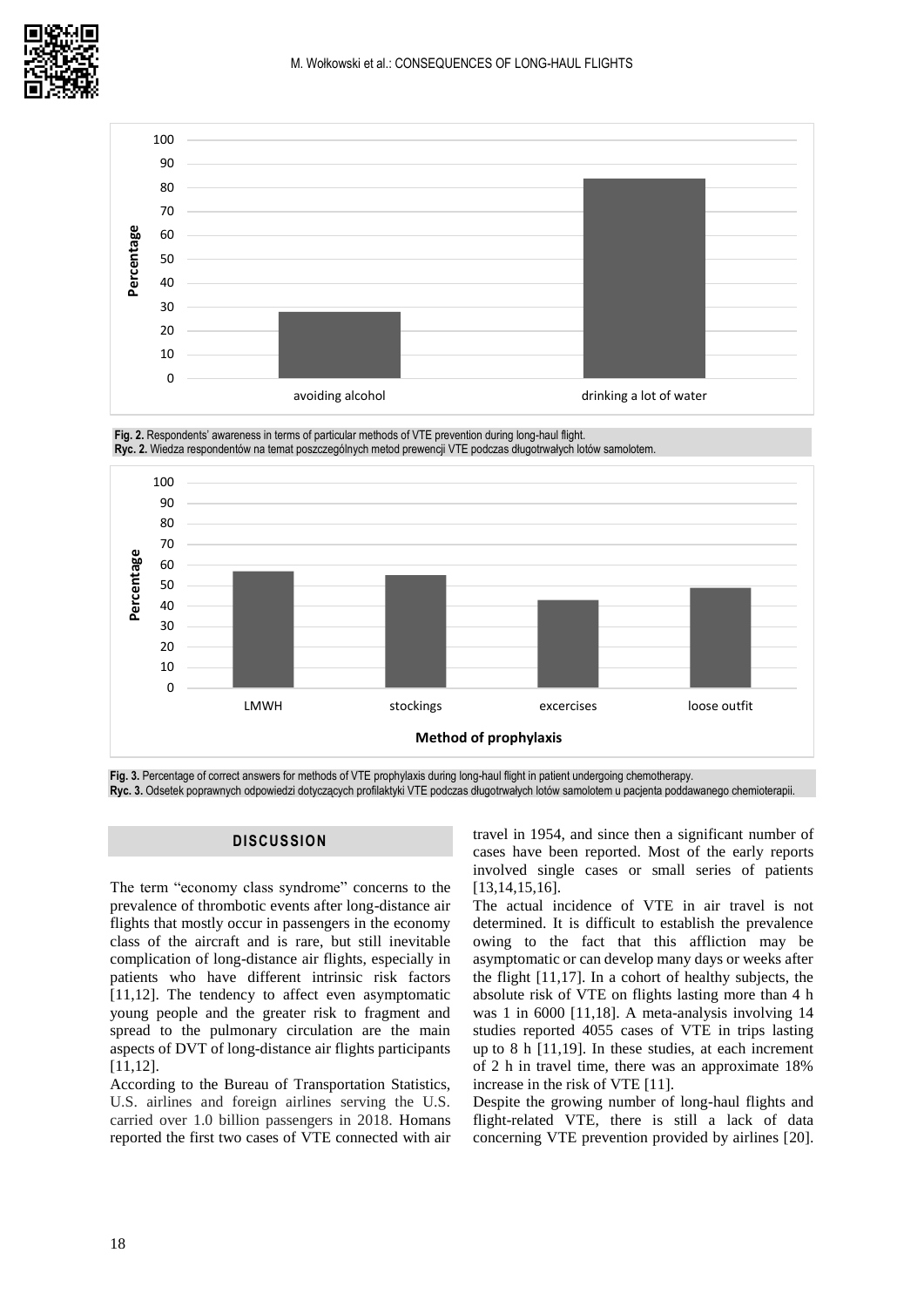

According to a study published in 2010, only a quarter (27 from 107) of airlines informed their passengers about the risk of VTE [21]. The British Airlines website provides important information about VTE risk factors and recommends methods of prevention such as drinking large amounts of water during the flight, avoiding alcohol and coffee, walking around the aircraft, wearing flight socks (provided in  $1<sup>st</sup>$ class) during long-haul flights [22]. On the Polish airlines Lot website [23] there is no information about VTE and its prevention during the flight.

As it is probably not possible at this moment as a worldwide strategy, at least medical staff and all medical health care providers should be aware and sufficiently educated in the field of risk factor assessment, prophylaxis as well as the diagnostics and treatment of DVT. This education should remain an important part of pre- and post-graduate training, as well as a part of continuous education in most medical specializations due to the possible fatal complications of DVT, which can lead to PE [10,24]. The present study demonstrates the lack of sufficient awareness of the epidemiology, prevention and as well as the lack of sufficient knowledge concerning the risk factors among medical students, including the group of medical faculty students in their last year. Based on our study results, action towards increasing medical students' awareness, as well as action towards more practical education in this field in the medical faculty of the medical university should be proposed. Although the study programme includes VTE, the knowledge of students in the field of the epidemiology and prevention of this affliction is still limited. According to the results of the study, it is advisable to take action, including educative effort, which should lead to increased awareness of future medical staff about problems related to VTE [10].

Nowadays, in an era in which people can easily discover the farthest corners of the world by choosing

to travel by plane, the awareness of a serious complication of long-haul flights should be immediately increased. Venous thromboembolism after air travel was first recorded in 1954, but since then the knowledge about this serious disease is still not satisfying among the population [25]. The most frequently chosen method of prevention is taking an aspirin (acetylsalicylic acid), which is not correct. Passengers of long-haul flights should avoid drinking alcohol, and drink copious amounts of water to avoid dehydration – one of the risk factors of thromboembolism. Stretching exercises and straining the lower leg muscles are recommended but not many people know about it. The poor knowledge about the VTE and its risk factors result in the fact that passengers do not connect it with flights. As the survey shows, the level of awareness of VTE was lower than that for other serious diseases such as heart attack and stroke (88% and 85%, respectively). In particular, it is not surprising that their findings show that only 45% of respondents were aware that blood clots were preventable [8]. People's awareness regarding prevention should be increased mainly by the most popular airlines.

#### **CONCLUSIONS**

Despite the presence of the VTE in the medical curriculum, students' knowledge regarding the prevalence, risk factors and prevention of this disease during long-haul flights is not at all satisfying. Considering the results of the study, some actions should be taken to improve students' awareness in terms of VTE associated with immobilisation during long-haul flights.

#### **Author's contribution**

Study design – T. Urbanek

Data collection – M. Wołkowski, M. Zembura, E. Wojciechowska, J. Witkowska Data interpretation – M. Wołkowski, M. Zembura, E. Wojciechowska, J. Witkowska, T. Urbanek Statistical analysis – M. Wołkowski, M. Zembura, E. Wojciechowska, J. Witkowska, T. Urbanek Manuscript preparation – M. Wołkowski, M. Zembura, E. Wojciechowska, J. Witkowska, T. Urbanek Literature research – M. Wołkowski, M. Zembura, E. Wojciechowska, J. Witkowska, T. Urbanek

#### **REFERENCES**

**1.** Niżankowski R. Żylna choroba zakrzepowo-zatorowa. W: Interna Szczeklika. Red. P. Gajewski. Wyd. Medycyna Praktyczna. Kraków 2016, s. 520–548.

**3.** Aryal K.R., Al-Khaffaf H. Venous thromboembolic complications following air travel: what's the quantitative risk? A literature review. Eur. J. Vasc. Endovasc. Surg. 2006; 31(2): 187–199, doi: 10.1016/j.ejvs.2005.08.025. **4.** Pesavento R., Lusiani L., Visonà A.[, Bonanome](https://pubmed.ncbi.nlm.nih.gov/?term=Bonanome+A&cauthor_id=9463172) A.[, Zanco](https://pubmed.ncbi.nlm.nih.gov/?term=Zanco+P&cauthor_id=9463172) P.[, Perissinotto](https://pubmed.ncbi.nlm.nih.gov/?term=Perissinotto+C&cauthor_id=9463172) C. et al. Prevalence of clinically silent pulmonary embolism in deep venous thrombosis of the legs [Article in Italian]. Minerva Cardioangiol. 1997; 45(7– 8): 369–375.

**<sup>2.</sup>** Braithwaite I., Healy B., Cameron L., Weatherall M., Beasley R. Lower limb immobilisation and venous thromboembolism risk: combined case- -control studies. Postgrad. Med. J. 2017; 93: 354–359, doi: 10.1136/postgradmedj-2016-134365.